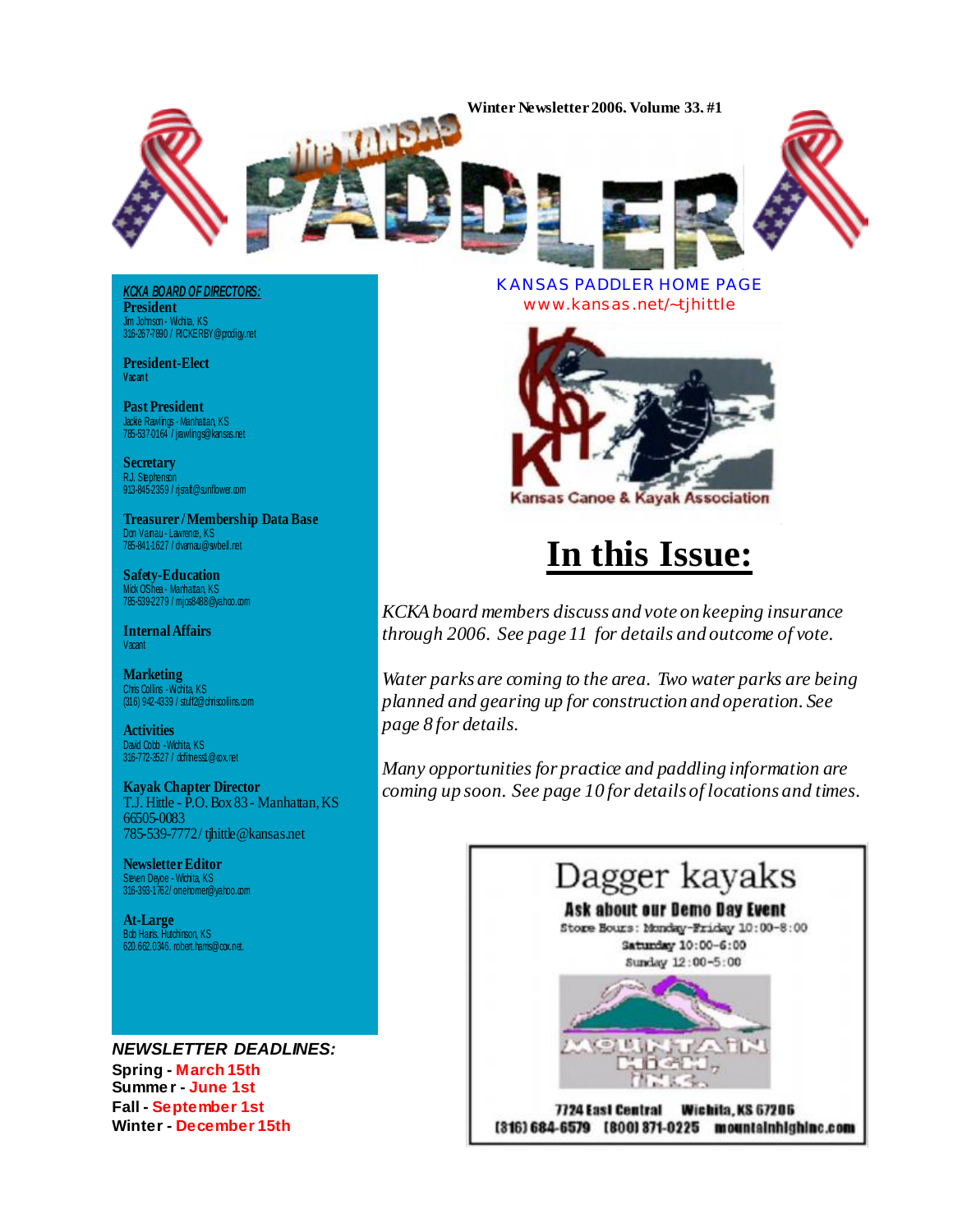# **My 1st year in KCKA**

By Tim Stoecklein

 **My first experience with creeking was when I was probably seven or eight years old, and it was like nothing most of you have ever experienced. Now some of you are wondering why a kid that age was creeking, and others are stacking together their list of paddle destinations ready to rebut the last part of that statement. Well, let me give you some insight into what creeking was for a kid living on the farm in Western Kansas. The watercraft was an old rectangular, fiberglass Loomix tank. My dad took that 4x8 ft tank, fashioned some seats onto it, bought some paddles at the local sporting goods store, and we had watercraft like nothing many have ever seen. We spent many hours on local creeks floating, setting trot lines, and generally trying to keep from capsizing to become turtle bait. It was a far cry from anything deemed "sea worthy", but it was my first brush with paddle sports. I can certainly tell you some hair-raising stories!**

**I picked up a whitewater kayak while I was in Michigan though I wasn't really sure how to put it to use. I spent plenty of time trying to learn the intricacies that come with such a boat like trying to stay upright!! I couldn't figure out why it kept spinning in circles, and I certainly had no idea how to roll back up if I flipped over.**

When I found my way back to the land of "Oz", I started looking for local resources for increasing my knowl**edge in paddling. I stumbled across the Kansas Paddler site on the internet, and was I ever stoked to see that there were others in the flatlands that**

**were paddling! When I found out this same group put on clinics at the pools here on campus I couldn't wait to get signed up. I thought surely there would be four or five people that might be willing to help an aspiring paddler. What I found was one of the BEST groups of people a "newbie" could ask for!**

**I came home after that first pool session and couldn't stop telling my wife about all the wonderful people I had met, and that they actually had a club called the Kansas Canoe and Kayak Association! We filled out the membership form that**



**afternoon and mailed it away. That \$15 is probably the best** money I've ever spent on a member ship!! In the last year, our **first as a part of the KCKA, it has given us a great number of opportunities to meet and paddle with so many people from various backgrounds. From the moment I stepped foot in the Natatorium for that first clinic I haven't stopped learning from everyone I've come in contact with in the last year.**

*[Above L-R): Tim Stoecklein (student) & Roger Norton (Instructor) at the January 2005 Intermediate Kayak Chapter Workshop - photo by TJ Hittle]*

**From the numerous local trips to various waters and the sessions at Rocky Ford to the novice trip to Colorado this past summer, it is a far cry from the little boy paddling the Loomix tank on the Walnut Creek in Western Kansas. Our experience being part of the KCKA for the past year has been unbelievable!! The group is composed of a great number of outstanding ambassadors for the paddle sports. I look forward to being a member of the group for many years bringing eager new paddlers into the sport in the same way the KCKA has embraced my wife and myself. See you in the pool, on the lake, and on the river! Thanks for making the group what it is today!**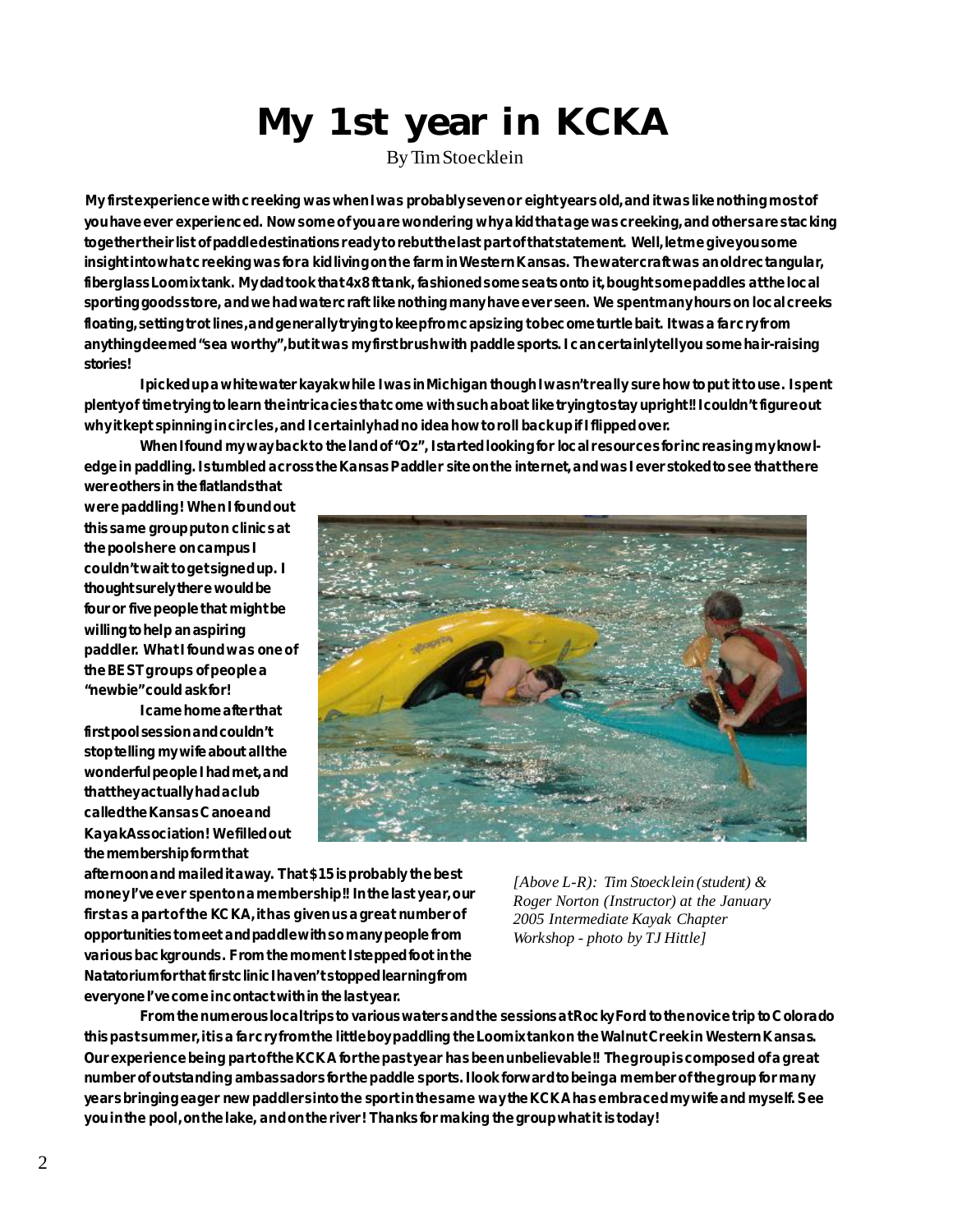# **Trip Reports**

#### Grand Canyon – a combined trip with KCKA and MWA members By Chuck McHenry

 **The grand canyon is… rare, for there is no other Grand Canyon- and I really don't care that a canyon on Mars dwarfs it, or that copper canyon in Mexico is deeper, or there are canyons in Tibet which are bounded by higher peaks. The Grand Canyon is, for want of a better word … Grandest. But the jewel is deep within. If you sit on the same exact spot, at river's edge, deep in the canyon, and watch as the day goes by, you will see an infinite progression of canyons, each dictated by time of day, clouds, the interplay of light and shadow, and the movements of its creatures. At any given moment you are witnessing the rarest of the rare- scenes that will never be replayed again- ever! The collared lizard moves- just so, leaves his tracks- just so. The wind rustles leaves in a pattern you will never see again. The cloud makes shadows that interplay on rock and water; the sun's rays bouncing here and there- just so. Little wasps dig frantically in the sand, butterflies flit about a moist area in a canyon floor, hummingbirds go zooming by, crows land and seek their treasures… all just so. If you find a ledge or a spot by the river and close your eyes for 20 minutes, when you open them you are in a world very much**

**was discovered!**



programmed brain is  $Back Row L-R: (Standing) Tom Covert, RJ Stephenson;$  ignoring for the sake of sanity. I would like to *Middle Row L-R: Brenda Covert, Dave Murphy, Bob* take it all in. I have spent weeks alone in the *Harris, Nancy Seamons, TJ Hittle, Dave Smallwood;* desert seeking gold, but also **seeking revelations. After all, don't many wise** *Front Row L-R: Chris Goodwin, Jackie Rawlings, Bob* **men goout into the wil-** *Coltharp, John Foster, Diane Duncil, Chuck McHenry;* derness seeking answers and wisdom? (I found *but a little gold, and wisdom*? (I found by a little gold, and unfortu**nately, even less wis- dom). But changes did** *NOTE: Chuck & Diane - just announced their wedding to be held February 14th in Las Vegas*

**changed, so much changed, so much changed**, so much **changed in 20 minutes that it** 

**worries me how much**, and what, my un**occur. After many days, the internal dialogue- that**

**'thinking' we do in our brain with language, as if we are really speaking to someone, ceases and I started thinking without language. Didn't need it anymore, too much useless data! I started noticing things that would be important to my present situation, the tiny dot, dot, dot tracks of scorpions, the circular pits rattlesnakes made** when they bedded down for the night by the water hole where I also got my water, the funny little burrows **tarantulas make, the scat of mice, etc.. I suddenly started finding the marks the Mexican miners, the Peraltas, made on the rocks, tiny white crosses, zigzags, the clues to their mine's location. I started seeing which formations were man-made, and which were natural. Tracks became eminently visible, as well as the stories they toldrabbits, cats… big cats! Be wary!… birds and javelinas. It had been there; all around me from the very start, but it took a few days to program my awareness to see it. Once programmed, I was able to notice all these things simply while walking, without any effort. By the same token, when you finally habituate yourself to an environment you also learn to instantly see what is out of place and shouldn't be there, or to freeze the whole scene, reducing**

(Cont. on page 4)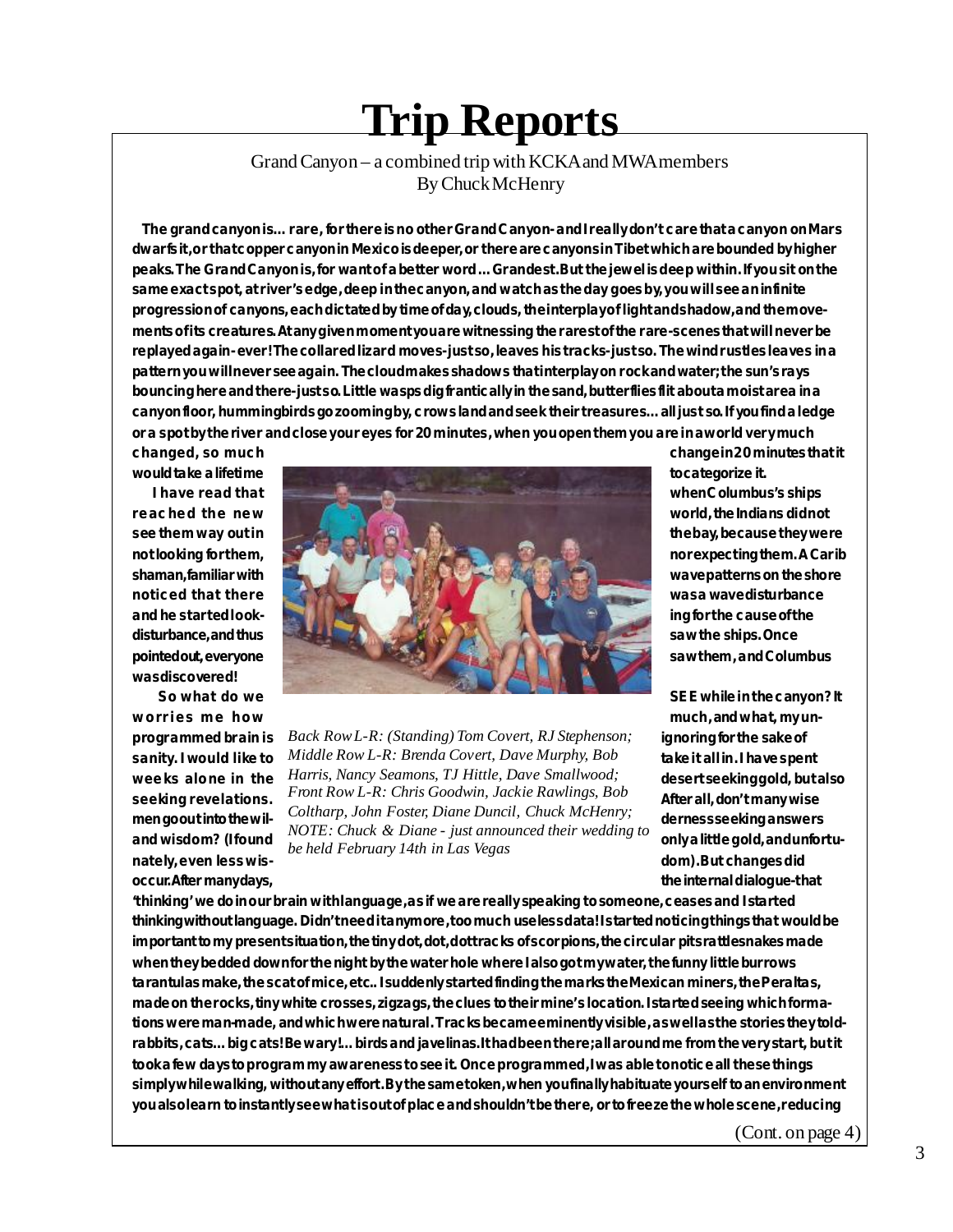**the incoming data so as to watch for subtle movement. For instance, how many bighorn sheep do we pass by without seeing, they are there, out in the open, easily visible, but our brains just don't register? Someone points them out, and there they are, for all to see! And from then on, we are better at seeing bighorn sheep. Thus you** see a crow's nest, highon the cliff, or the tiny dot of a condor flying high, or the eye movement of a predator **buried in the sand, or the man-made pile of rocks on the canyon wall, or little blurbs of deer moving far away. I have had the good fortune to meet and camp with old prospectors in the superstitions, who taught me much about the desert… to break a leaf stem off the sacred datura and touch the drop of sap that accumulates to your tongue for strength and thirst relief. That a rattlesnake rarely envenoms during a defensive strike (my only consolation when I got bit 2 days from even a dirt road and crawled into the shade alone and scared, to possibly meet my maker.) They have told me wonderful stories.**

 **So too I have had the good fortune to camp in the grand canyon desert with Gordo, who knows the sky like the back of his hand and taught me many constellations and sky revelations. I have heard the master impresario, TJ play guitar. I have heard Nancy Seamons talk about Utah and all her adventures there. Dan Frisch is up every morning, long before the rest of us, scrambling up cliffs and training his special eye on pictures we will treasure. Phil Harris who has hiked the canyon many times and knows all the trails. Eric Rausch who's knowledge of the desert and geology makes it unnecessary to bring along any identification books. I have shared a tent with Di. I have marveled how to be good natured at all times by the example Wahoo and Chris and Suzie Goodwin make. Di's parents, Jan and Leroy Bruns, dare I say the oldest in our gang, are topnotch hikers, and leave some of us**

**example.**



*[Above) KCKA group silhouette in Redwall Cavern - photo by TJ Hittle]*

**in the dust. Leroy climbs a cliff face to save a strayed and stranded**

**my greatest disappoint- ments stemming from my divorce,** was that people I had  $\mu_{\text{flow}}(KKA)$  *was* in the known for years and I thought friends… were not. They  $P_{addual}$  *Covers*  $P_{total}$  *went with the house and lake, and* **were gone. They have been replaced by the more than 30 canyon friends I have made since, and I am that much better for it.**

 **The night sky in the canyon is as close to unadulterated as you get in this world nowadays. There is little light pollution from man. To the North is the deserted Northern. Arizona Escondido and to the south, bare desert. Lying on my back, lost in the swirl and sweep of the sky, it is easy for me to imagine that I have been there before. Infinite lifetimes in an infinite universe. All of us moving, orbiting, and revolving, at fantastic speeds! Which way do I walk to add to all this forward momentum, which way to slow down? We are on the outer arm of our own galactic merry-go-round and at any moment I like to think the "whip" is ready to crack and send us off careening into new adventures. And I will laughingly just hold on to this big globe stuck to my back and enjoy the ride!**

 **The Collared lizard, six inches long, id'ed down to genus and species by Eric does his push-ups on the hot desert floor. We laugh, for most of us males think he's showing us how tough he is, and that it's his territory. Perhaps he's trying to impress a female. Others say he is regulating his heat. In truth he is gauging distance by the parallax. Thank god there are millions of these bug-eating guys in the canyon. We can touch them, follow them nose to the ground, and feed them a crippled fly. If there were only 2 or 3 they'd be protected behind bars and we would not be allowed to visit with them. . There is no "Collared Lizard Coalition" to protect them from us! Nevertheless, this fellow, eyeing me, head cocked, is rare, I will never see him again and I recognize him for the**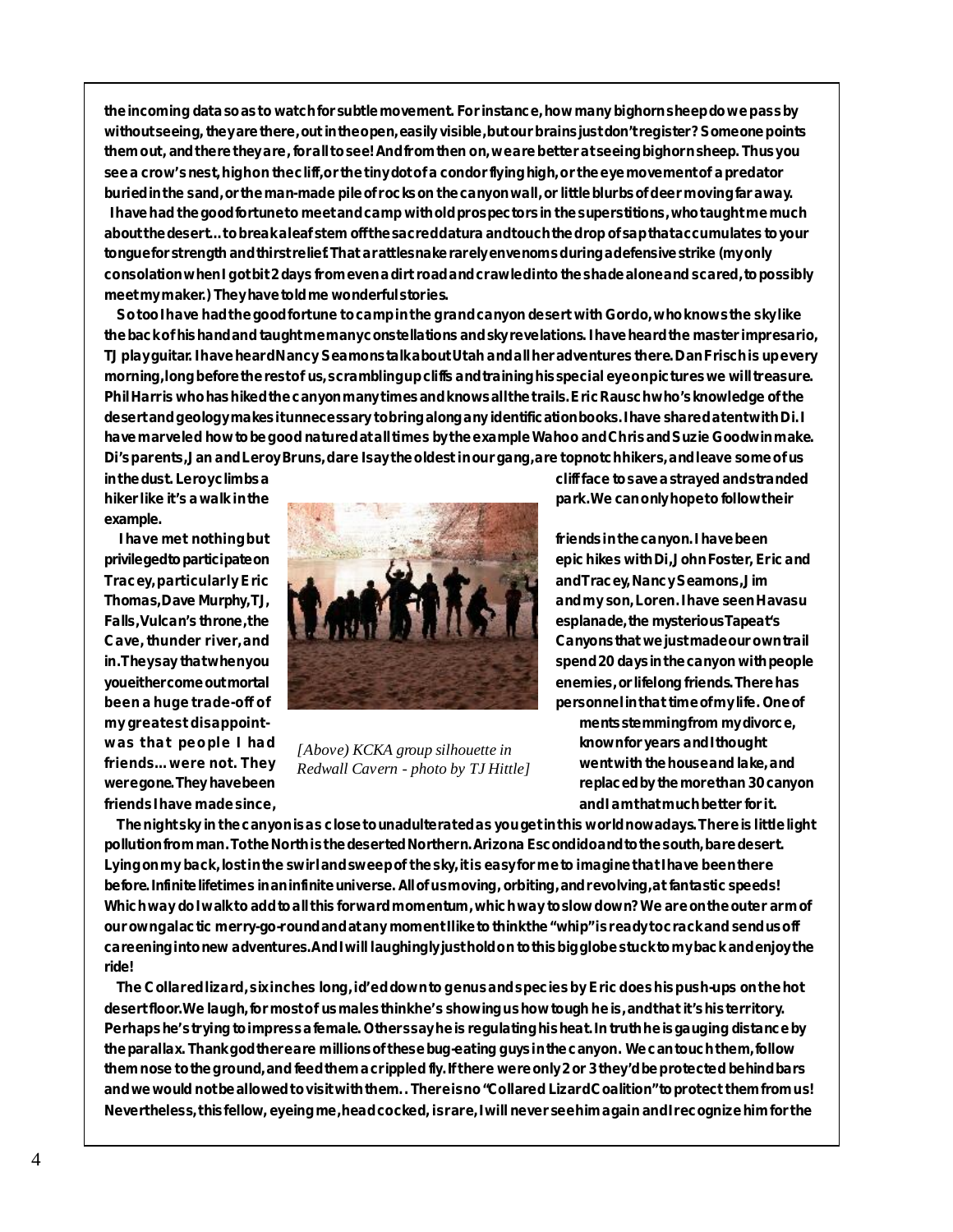**beautiful packet of life energy that he is. He has divinity. In fact, there is divinity in everything around me, even rocks and trees, even the old serape that has been with me for 40 years. It is the pantheistic religion I was born with, it is the gift given to me at birth, the child's wide eyed, imaginative mysticism, and it makes no sense for me to give it up. Am I going to allow a few old stodgy, dried up, theologists, impose their belief on me and take this gift away from me? Am I going to listen to those who would ridicule the very idea? Nope, no way, especially in this canyon!**

 **John Foster, Di, Dave Murphy and I are doing the epic hike. We have gone up to thunder river to see the hydrant, the verdant luxury of water coming right out the side of a cliff in the high desert, to instantly make a series of beautiful waterfalls, and a river. We head back down trail but when we get to the Tapeat's Cr-thunder river junction, we turn left and go up Tapeat's Canyon. The trail is extremely rough with many crossings of the creek, and scary ledges with loose rock. We come to a water slide, that empties into a deep pool. We normally take water for granted in our lives; but in the desert, water is sacred, and this pool is our temple! Off come boots and shirts and we worship for a half hour, soaking in the cool refreshing water, sliding down the smooth worn creek bottom and then freefalling into the pool. It invigorates us, gives us strength, and we are spurred to hike on and up.**

 **When we finally make the spring at the source of Tapeat's we are disappointed to not find the "lake" in Tapeat's cave. Alone, I hike on up until I reach the bare red rock wall of the upper N. Rim. I stand in a huge bowl gouged out by the waterspout that must surely spill over the edge hundreds of feet above me when it rains. The hydrological violence that has occurred here still is present, like a left-behind aura, and I cannot shake a certain nervousness and fear at standing in the bottom of the bowl. Little sounds I make echo in the bowl, otherwise there is not a single sign of life. It is eerie and uncomfortable, almost depressing, charged with the negative, and I hike to the bowl's rim and look deep down into the canyon we have just come up. Di and I will do a side hike, John F will go on ahead, Dave will leave a light for us on the trail, I think a gallant gesture as he has no way to be certain we will see it, and bring it back; and sure enough we come in much after dark… … … … … .much to everyone's displeasure!**

 **So I pass canyons on the river that we just don't have time to stop and explore, Nautilus Canyon, Crystal Canyon, Upper Havasau, etc., etc. and each one beckons to me, like the siren. I am missing something that I should see! Why can't we stop?!? I let my boat turn and face the canyon as I drift by, watching it slowly disappear, shackled in my boat by time constraints, I drift downriver. By god, next time I'm going in that canyon, even if I have to abandon the group and paddle like hell to catch up… .And even now I hear their songs. I hear the wind whistling in canyons I did not explore, I hear river noises echoing back from unseen recesses I did not see, and even now I scheme and think about how I can get back there and explore.**



 *Want to see your pictures or article in a upcoming newsletter? Want to provided more information about your favorite location or idea that our club should be aware of? Send me that information and I'll try to include it in one of our newsletters so that all our KCKA members have access to it.*

**Steven Deyoe-Newsletter Editor** ([onehomer@yahoo.com\)](mailto:onehomer@yahoo.com)

*The Pathfinder*

### **OUTDOOR EQUIPMENT SPECIALISTS**



Summer Hours: Monday-Friday: 10:00 am -7:00 pm



*304 Poyntz Avenue* / Manhattan, KS 66502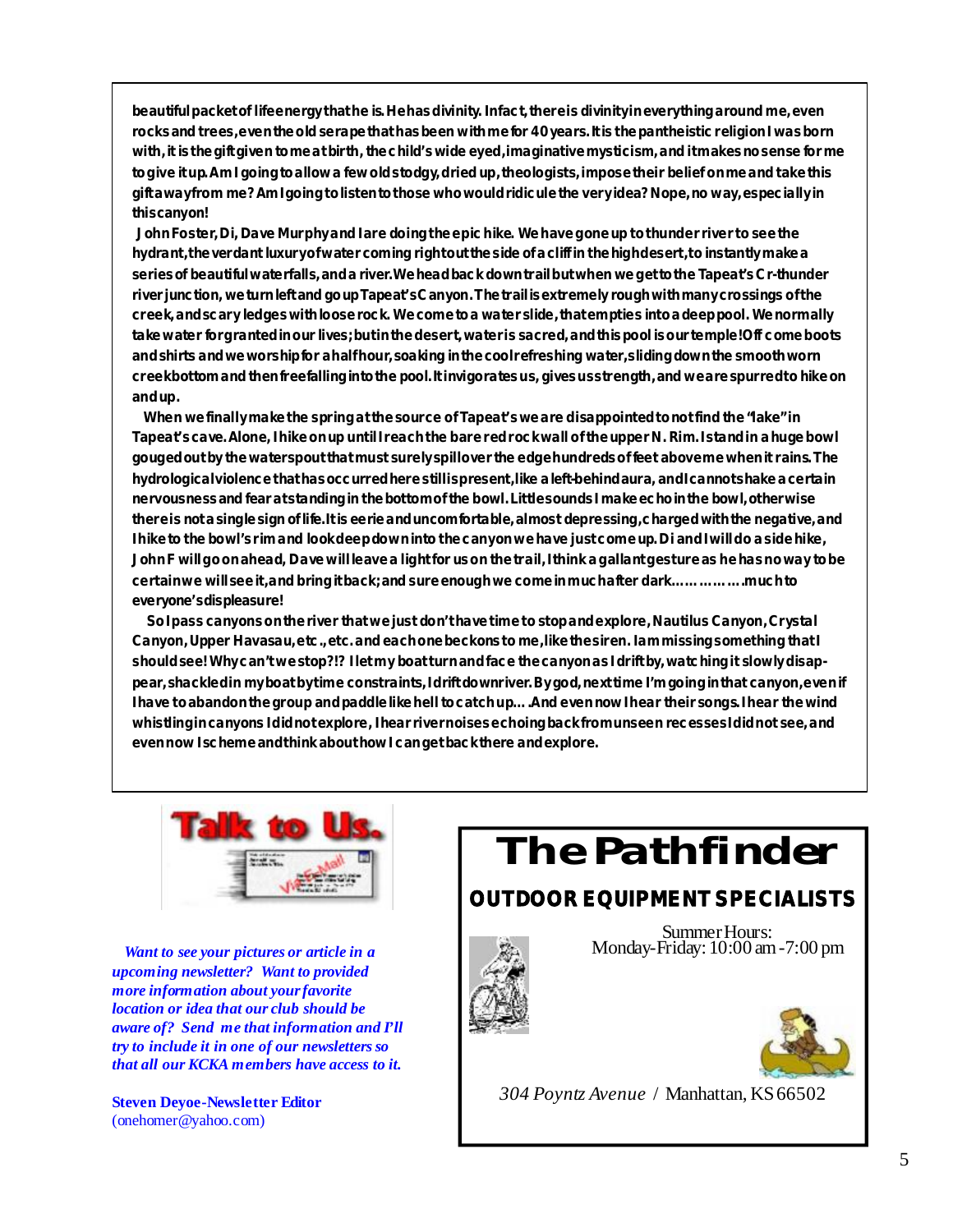#### **Dolores River, 2005 By Cliff Long**

 **After announcing that the Dolores River would not only have a release season, but a long one, Bob Krenz and I went to test the waters. We found that the long season wasn't as long as announced. We decided that there was still enough water below Gateway, Colorado but were slightly intimidated by the length and reputation of State Line Rapid (class IV) and the fact that there were only two of us.**

 **After some discussion we decided that since we were already there and had a permit we should scout State Line Rapid since we could drive there before committing to the run. The rapid is nearly a mile long and in many places it can be approached within about a quarter mile by vehicle so it took a good deal of time to scout. We decided that there was only one must make move at the top of the rapid at the water level we had. On the way back to the vehicle we saw a black bear cub running along near us. Seeing the cub in flight made us keep a sharp eye out for mama bear. We were in luck, no mama bear.**

 **The next day as we prepared to launch another group pulled in and started setting up. At least we**



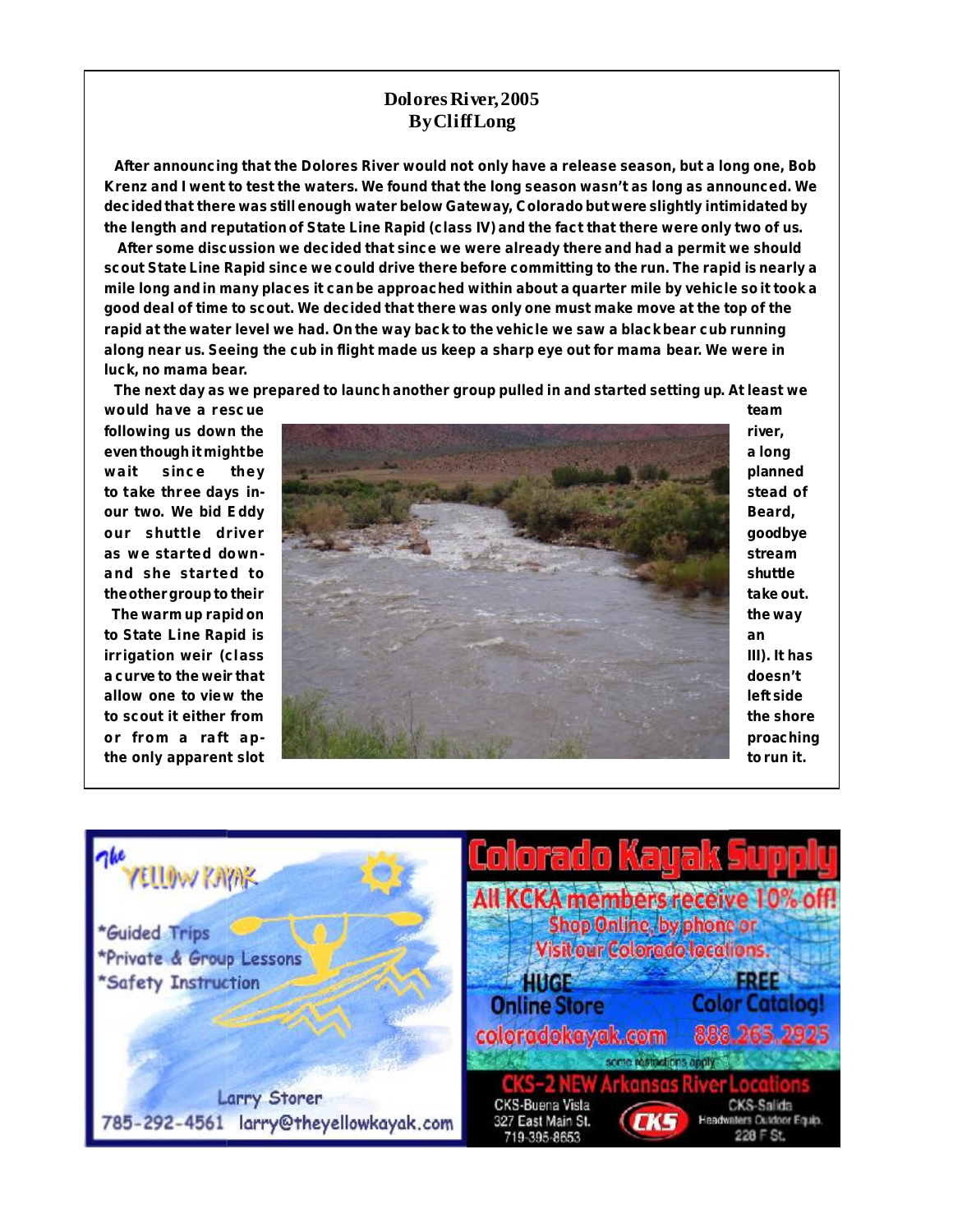**The drop is only about three feet but the slot is barely wide enough for a raft to run with the oars shipped so it takes a bit of faith.**

**At State Line we pulled out on the right to scout the rapid again. As we scouted and found our marks to run the rapid it started to rain.**

**Bob started his run with me about 50 feet behind. Just as Bob was passing the top mark Utah sent us a blast of wind (about 40 mph). The rain picked up and was coming across us horizontally. Bob was blown off course and bumped over the rocks to a point where he could eddy out. I wasn't so lucky and was blown onto a gravel bar and into some willows. Instead of fighting the wind and the current I decided to stay put and wait for better conditions. Bob hiked back up to check on me with throwbag in hand (about half long enough to reach me). I indicated that I was all right so we waited.**

 **When the wind dropped about 50 percent I pushed off and bumped across the rocks to join Bob. We stood under the tamarisk and waited for the rain to taper off.**

 **As the rain stopped we headed on down the right channel. After completing the rapid we walked up the left (descending) bank to see why the guide says not to run it and decided that maybe a good kayaker could run it but not a raft, too many rocks.**

 **On down stream we rather casually ran Beaver Creek Rapid (class III) watching that we didn't wrap on the rocks. We relaxed and started looking for a campsite. About two blocks below the rapid I spotted monster rocks (about garage size) in the channel. As I approached the rocks two things became apparent, there was no visible path through and somebody had kindly left a raft wrapped around the first rock to show us how difficult the passage was.**

 **Since there was no handy gravel bar and I didn't want to contribute another raft as a warning I rowed as hard as I could into the willows and jumped off to keep the raft there. Bob followed suit and we crashed through the trees to scout for a path. We came to the unanimous decision that there was no clean path through. We went back to the rafts and pulled them back upstream a hundred feet or so while wading in crotch deep water. When we got the second raft up we rowed out and went for our marks. With a little bit of pinball action we both made it safely through.**

 **After spending a night on the river we cruised on down to meet Eddy at Dewey, Utah on the Colo-**



NSTEIN **OUR OUTDOOR OUTFITTERS** 1820 WEST 10th TOPEKA, KANSAS 66604 Phone: 785 - 357 - 4104



Store Hours: Monday/Thursday 9:00-8:00 Tuesday/Wednesday/Friday/Saturday 10:00-6:00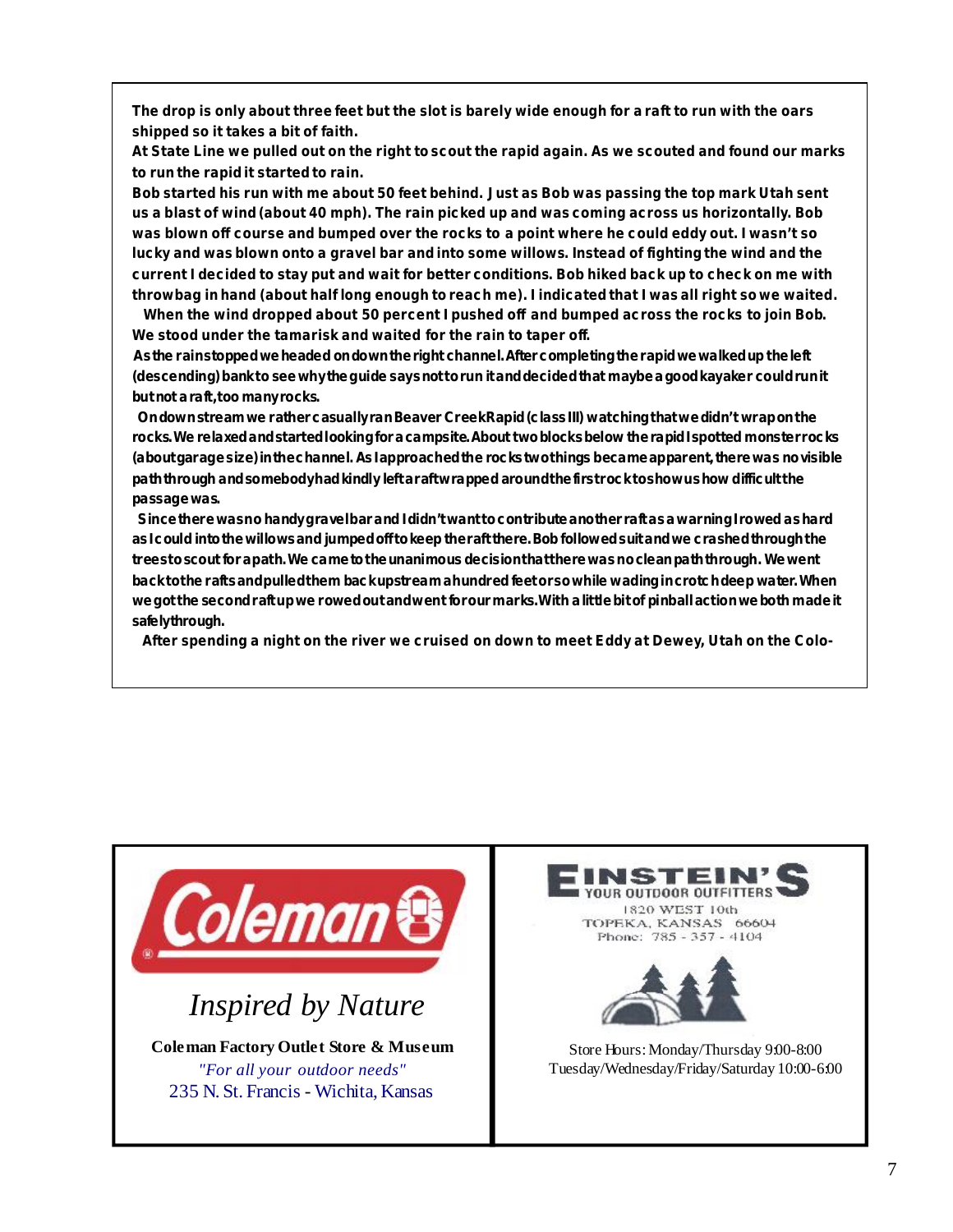#### Wakarusa Updates - By Kevin Burke (Kanas Whitewater Association)

 **This spring, a small group of us are working on perhaps one of the most ambitious club project so far. The project has been dubbed the "Waka Project" and currently involves turning our beloved Waka wave into not only a more**

**have the go-ahead for the trail developments by that time.**



*Above) Wakarusa "wave" below Clinton Lake near Lawrence, KS. This is one of the best areas for whitewater playboating in Kansas.*

**accessible location but also a better wave. First, and the part that will most erosion. The second part of the second part of the second part of the second part of the second part of the second part of the second part of the second part of the second part of the second part of the second part of the with changes to the wave it could theoretically be ran anywhere from 250** 

successful in modifying the **corps of Engi-** Dierks waves with the Corps of Engi**neers there and our prelimi- nary talks with Clinton Lake seem** positive. Our full presenta- **the Corps** is the time of the Corps, conducted by Dave **Irwin and myself, occurred** This is one of the best areas for **in mid-November and hopefully** we will



## **Kansas River** Canoe Co.

and Lawrence/Kansas City **KOA Kampground** 

1473 Hwy 40 Lawrence, KS 66044 (785) 842-3877 (800) 562-3708 res. only

**Canoe and kayak** float trips on the Delaware/Kansas **River** 



*Store Hours: Monday, Tuesday, Wednesday, Friday, Saturday: 10:00 am-6:00 pm Thursday: 10:00 am-8:00 pm Sunday: 12:00 noon-5:00 pm*





*804 Massachusetts St.* Lawrence, KS 67206 *(785) 843-5000*

<http://www.sunfloweroutdoorandbike.com>



**(L) Tulsa area utility company, Public Service of Oklahoma, provided the funding to complete the Tulsa Wave project, including improvement of the river bank and to repair the diversion dam. Sherwood Construction company, located in Wichita was the primary contractor that completed the construction of the project. Heavy construction is scheduled to be completed by the end of December 2005. Finishing touches will be completed by PSO staff along with local boaters from Arkansas Canoe Club, Dustbowl Chapter. Check out TulsaWave.com for more information. - Dave Reid**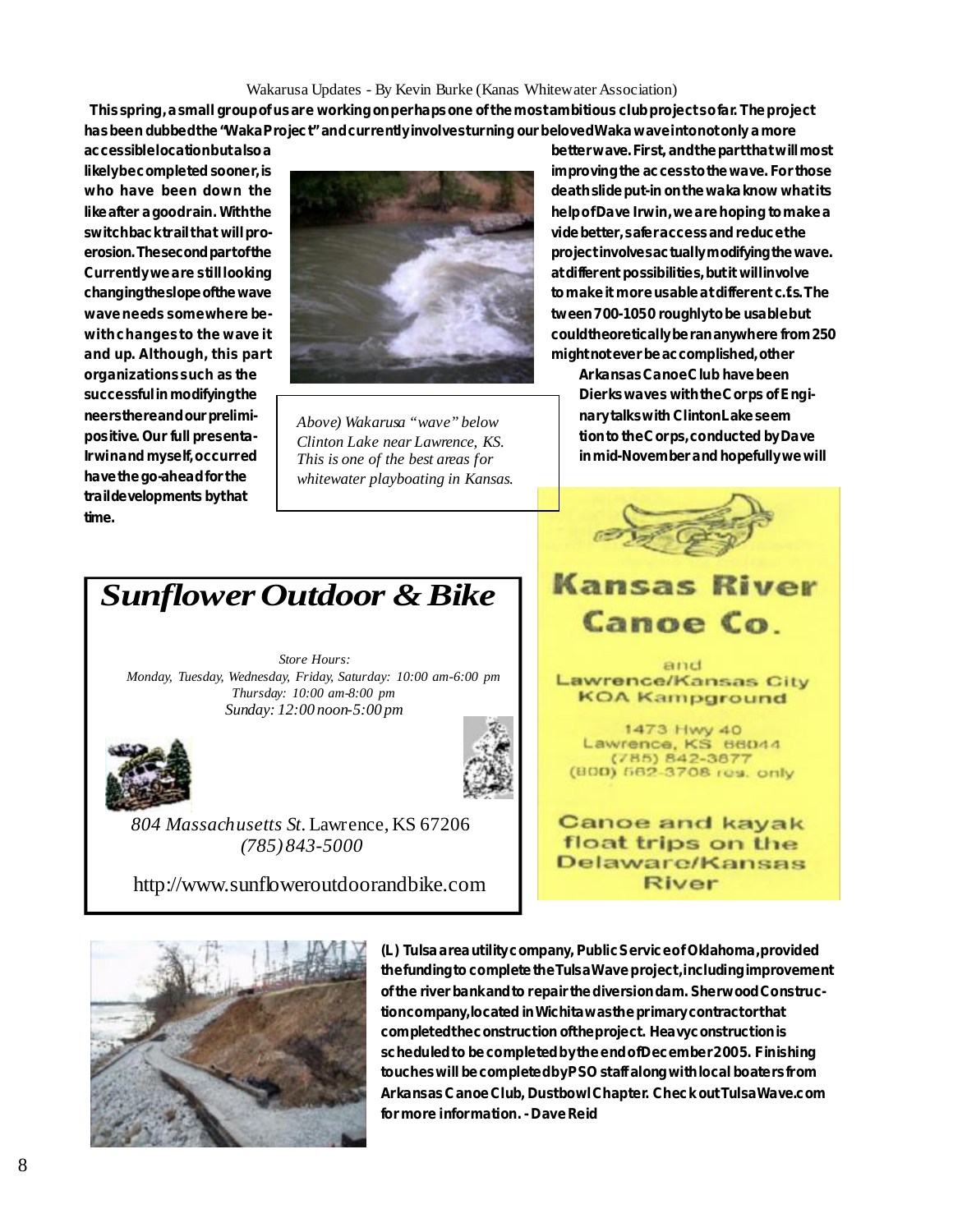## *Kansas City Paddler* **Canoes \* Kayaks \* Paddling Gear & Clothes**

Our new facility has twice as much room in the showroom and an on site warehouse. This allows us to have over 150 boats in stock and a more extensive line of gear. We are able to offer on the water demos at the city lake that is just 3 miles away.





**New Location - 21911 Branic Drive, Peculiar, MO - 816-779-1195 [www.kcpaddler.com](http://www.kcpaddler.com) / email: [shop@kcpaddler.com](mailto:shop@kcpaddler.com) KCA members receive 10% discounts on boats and gear that is in stock!**



 *(Above): Richard Seaton & TJ Hittle - twin vanity tags.*



*(Above) KCKA instructor Larry Storer sitting on the pool edge as kayak class member, Patrick Lewis, takes a break from practicing during a class presented by KCKA instructors in 2005.*

 *(Above Right & Right, L-R): Richard Seaton & Patrick Lewis - "enjoying" the 8" depth mud on the new KDWP Boat Ramp on the Kansas River, near Perry, KS.*

# *Actions n' Captions*



*(Above) KCKA Instructor TJ Hittle and Megan Hadorn work on kayaking moves at a training class in Manhattan. TJ is one of the most experienced kayak instructors in Kansas and is one of the strongest advocates for safe boating practices.*



 *(Above, L-R): TJ Hittle, Tim Stoecklein, & Richard Seaton, work on some play moves at Rocky Ford near Manhattan, KS.*

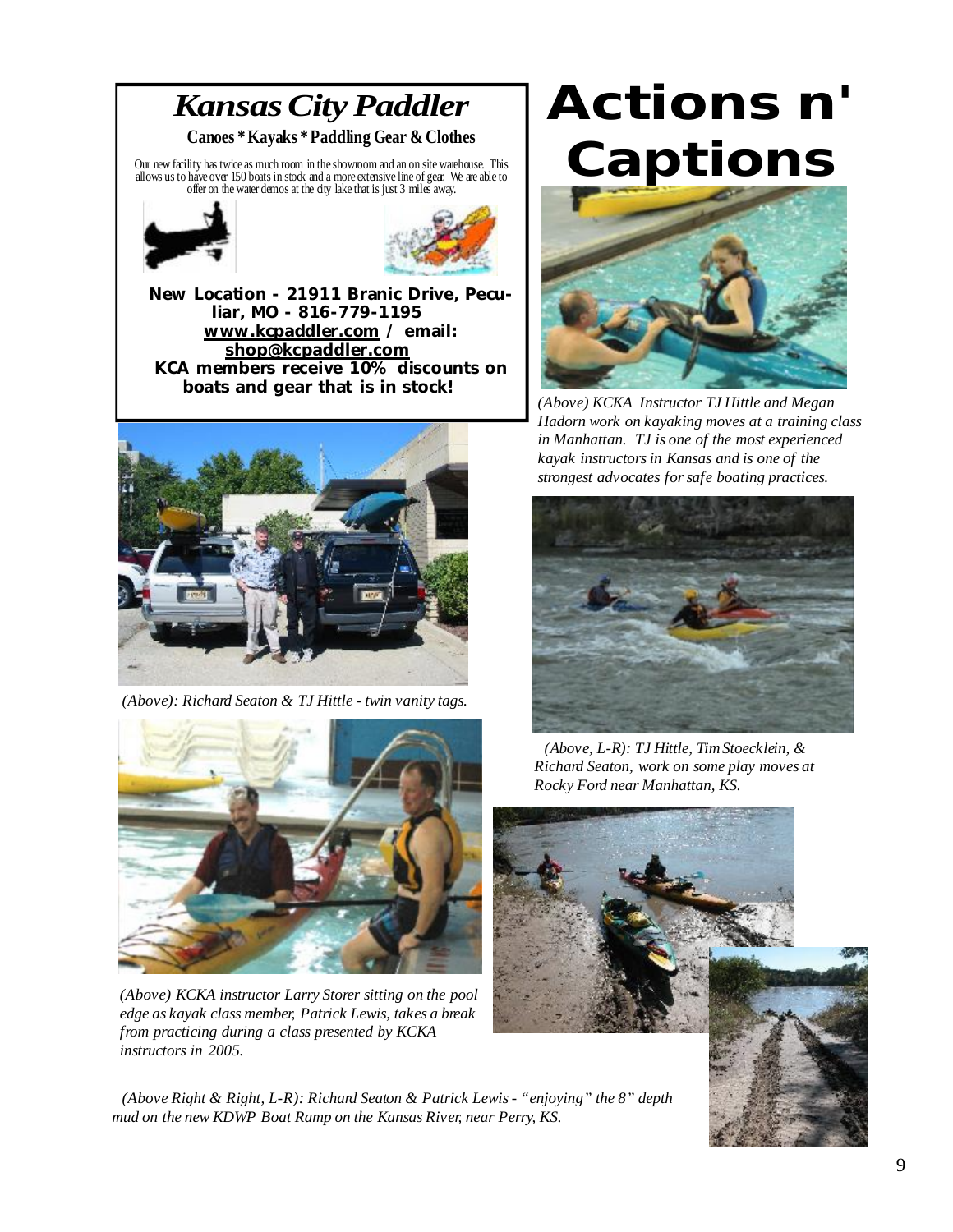



#### **JANUARY**

**Wednesday, January 11, 2006. [PRIVATE/PSA][Meeting] Wichita Area Paddlers Monthly Meeting. One in a series of educational meetings covering boating news, safety, nature, water quality and general information for guests who might be interested in the paddling sport. Meeting begins at 6:30 PM, is free and open to the public. Bring a friend. Location: WATER Center. Map. 101 E. Pawnee, Wichita, KS. Contact: Chris Collins 316-942-4339**

**(Water Center location on map below)**

**Saturday, January 21, 2006. Kayak Chapter & Permit Party - 700 Gillespie Drive; Manhattan, KS - 6:00pm-10:00pm. Overnight guests by reservation. For Details, contact: TJ Hittle, Kayak Chapter Director, 785-539-7772**

Session - KSU Natatorium, **Biography of the Little Lackin's house:** Take Evit 203 off 8:30am-12:30pm, \$15/person fee LUFM. Register for Pool Ses- | 1-70 and turn north on K-18 towards Manhattan. | sions through UFM Learning **Center, 785-539-8763 in early January 2006. More info to come.** Contact: TJ Hittle, Kayak Chap- **bead up a large hill towards Manhattan**). About 1 **bead to the Director, 785-539-7772** Directions to TJ & Jackie's house: Take Exit 303 off Continue on K-18 for  $\sim$ 8 miles towards Manhattan. You will pass Stagg Hill Golf Course (just before you mile past the Stagg Hill Golf Course, you will come to the top of a hill. Turn right (south) onto Davis drive. Continue for 1/2 block and turn left (east) on Geneva Drive. Take Geneva Drive to Gillespie Drive. Turn left and immediately see the large stone archway on the right .

Sunday, January 22, 2006. **Kayak Chapter Intermediate Pool** 

### **FEBRUARY**

**Sunday, February 5, 2006. Kayak Chapter Intermediate Pool Session - KSU Natatorium, 8:30am-12:30pm, \$15/person fee - UFM. Register for Pool Sessions through UFM Learning Center, 785-539-8763 in early January 2006. More info to come. Contact: TJ Hittle, Kayak Chapter Director, 785-539-7772**



**Paddlers Monthly Meeting. One in a series of educational meetings covering boating news, safety, nature, water quality and general information for guests** who might be interested in the pad-<br> **and individually properties and individually properties and individually properties and individually properties and individually properties and individually properties and individually** 

**catered (or nearby restaurant) dinner for all members. General membership members welcome to attend the board meeting. Location: WATER Center.**

**Map. 101 E. Pawnee, Wichita, KS. (in Wichita). Contact: Jim Johnson 316-267-7890.**

**Sunday, February 19, 2006. Kayak Chapter Intermediate Pool Session - KSU Natatorium, 8:30am-12:30pm, \$15/ person fee - UFM. Register for Pool Sessions through UFM Learning Center, 785-539-8763 in early January 2006. More info to come. Contact: TJ Hittle, Kayak Chapter Director, 785-539-7772**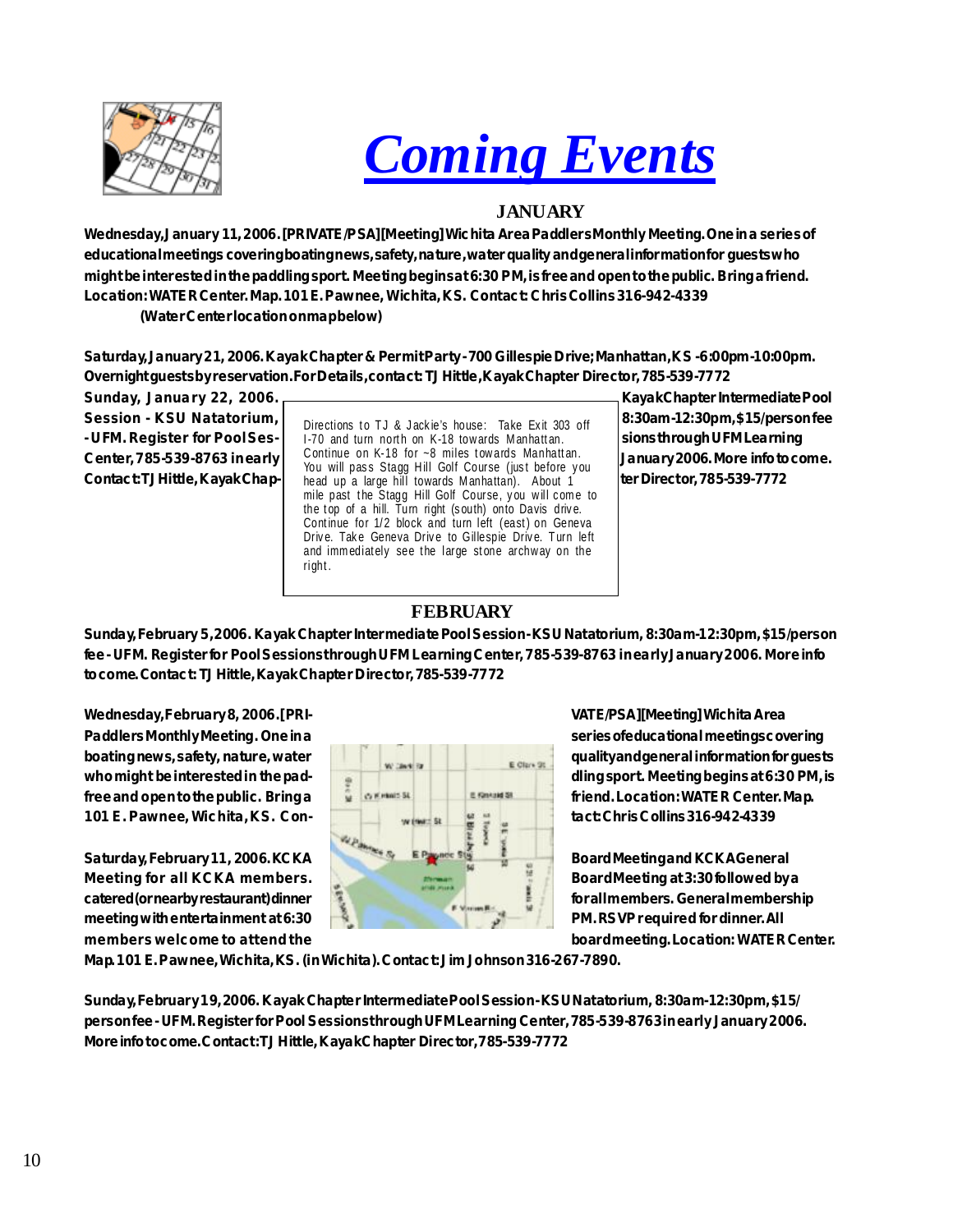



### **MARCH**

Wednesday, March 8, 2006. [PRIVATE/PSA][Meeting] Wichita Area Paddlers Monthly Meeting. One in a series of educational meetings covering boating news, safety, nature, water quality and general information for guests who might be interested in the paddling sport. Meeting begins at 6:30 PM, is free and open to the public. Bring a friend. Location: WATER Center. Map. 101 E. Pawnee, Wichita, KS. Contact: Chris Collins 316-942-4339

#### **APRIL**

**Wednesday, April 12, 2006. [PRIVATE/PSA][Meeting] Wichita Area Paddlers Monthly Meeting. One in a series of educational meetings covering boating news, safety, nature, water quality and general information for guests who might be interested in the paddling sport. Meeting begins at 6:30 PM, is free and open to the public. Bring a friend. Location: WATER Center. Map. 101 E. Pawnee, Wichita, KS. Contact: Chris Collins 316-942-4339**

#### **MAY**

**Wednesday, May 10, 2006. [PRIVATE/PSA][Meeting] Wichita Area Paddlers Monthly Meeting. One in a series of educational meetings covering boating news, safety, nature, water quality and general information for guests who might be interested in the paddling sport. Meeting begins at 6:30 PM, is free and open to the public. Bring a friend. Location: WATER Center. Map. 101 E. Pawnee, Wichita, KS. Contact: Chris Collins 316-942-4339**

## **KCKA Accessories / Kayak Chapter Videos**

T-Shirts - KCKA Decals - Ball Caps - Bumper Stickers/Training & Kayak Chapter Safety / Techniques / Education / & Trip Videos Contact Chris Collins / PO Box 3404 / Wichita, KS 67201-3404 316-942-4339 / [stuff2@chriscollins.com](mailto:stuff2@chriscollins.com)

## **Newest KCKA Members**

**Vernon & Kathy Palmer in Miltonvale, KS Laura Calwell in Countryside, KS Tom Grist in Andover, KS Terry & Shane Pollard in Wichita, KS Gary Fugit in Andover, KS Kathy King in Manhattan, KS Jack & Charlotte Norris in Augusta, KS Dana Meinhardt in Topeka, KS Steve & Brenda Denton in Wichita, KS Kelly Sallee in Liberal, KS David & Darragh Young in Wichita, KS Eric Haynie in Wellington, KS Janica White in Wellington, KS John & Sandra Wenck in Des Moines, IA Dan Chabot in Wichita, KS Philip Wood in Wichita, KS Kim Sylvester in Manhattan, KS Ollie Smithwick in Wichita, KS**

## **KCKA Board votes on Insurance**

*The board members of the KCKA recently voted on the issue of whether to continue the club insurance policy with the American Canoe Association and to continue involvement with the Paddle America program. After discussion of the goals of the board members and the overall financial cost to continue, the decision was made to not renew the contract for 2006. What this means is that trips posted are a public service announcement only and are not santioned, endorsed or recommended by KCKA even if the trip leader or organizer is a KCKA member. This will provide continue access to private trips for members to enjoy but release the KCKA from liability for these trips. Public Service Announcement (PSA) trips will continue to be scheduled and posted online as a service to help paddlers to coordinate trips and outings. Additional information will be posted either online or in upcoming issues of The Kansas Paddler newsletter.*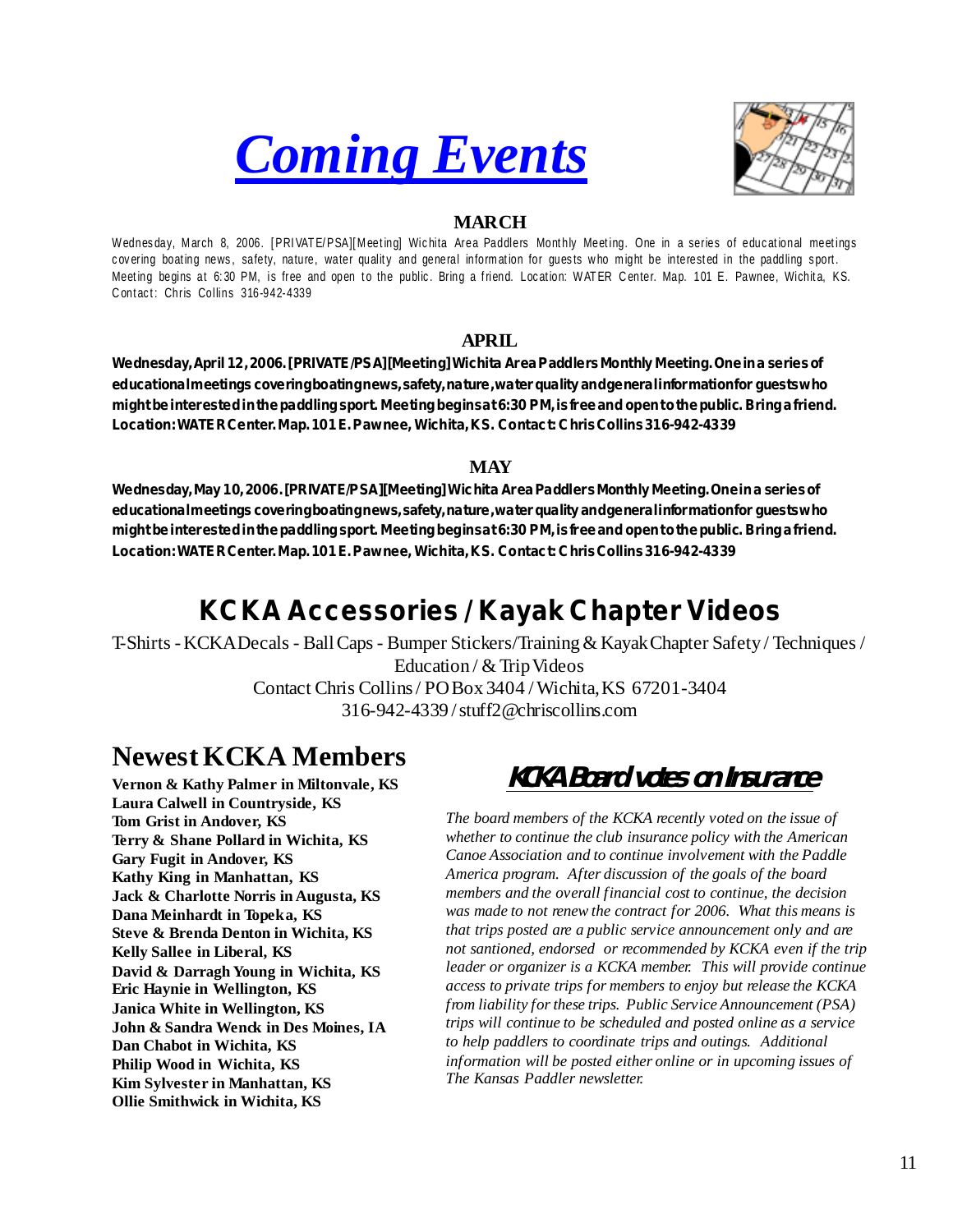## **KCKA MEMBERSHIP APPLICATION**

PLEASE PRINT LEGIBLY Date:

N ame #1: \_\_ **N ame #2: \_\_\_\_\_\_\_\_\_\_\_\_\_\_\_\_\_\_\_\_\_\_\_\_\_\_\_\_\_\_\_\_\_\_\_\_\_\_\_\_\_\_\_\_\_\_\_\_\_\_\_\_\_\_\_\_\_\_\_\_\_\_\_\_\_\_\_ Address: \_\_\_\_\_\_\_\_\_\_\_\_\_\_\_\_\_\_\_\_\_\_\_\_\_\_\_\_\_\_\_\_\_\_\_\_\_\_\_\_\_\_\_\_\_\_\_\_\_\_\_\_\_\_\_\_\_\_\_\_\_\_\_\_\_\_\_\_**

 **\_\_\_\_\_\_\_\_\_\_\_\_\_\_\_\_\_\_\_\_\_\_\_\_\_\_\_\_\_\_\_\_\_\_\_\_\_\_\_\_\_\_\_\_\_\_\_\_\_\_\_\_\_\_\_\_\_\_\_\_\_\_\_\_\_\_\_\_**

**Ph one: \_\_\_\_\_\_\_\_\_ - \_\_\_\_\_\_\_\_\_ - \_\_\_\_\_\_\_\_ E-mail: \_\_\_\_\_\_\_\_\_\_\_\_\_\_\_\_\_\_\_\_\_\_\_\_\_\_\_\_\_\_\_\_\_ [THIS PHONE NUMBER & EMAIL ADDR ESS W ILL BE LISTED IN THE N EW SLETTER ROSTER]**

**My areas of interest include (check all that apply):**

- **\_\_ Family/Flatwater Canoeing (Class I-II)**
- **\_\_ Kayak Touring (Class I-II)**
- **\_\_ Whitewater Canoeing/Kayaking/Rafting (Class III+)**

#### **CHECK O NE TYPE O F MEMBERSHIP**:

\_\_\_\_\_ \$15.00 Single/ Family Membership \_\_\_\_\_ \$65.00 Associate/Business Membership (w/a 6 column inch KCKA Newsletter ad & KCKA website ad) \_\_\_\_\_\_\_ \$200.00 Life Membership (does not include chapter dues) \_\_\_\_\_\_\_\_ My additional contribution to KCKA Conservation-Access Program

- **O PTIO NAL CHAPTER AFFILIATIO NS**
- \_ \$5.00 Kayak Chapter
- \$\_\_\_\_\_\_\_\_**TO TAL O F ALL FEES**

Please fill out this form completely, even if you are renewing. Send the application and your check for TOTAL OFALL FEESto:

**Kansas Canoe & Kayak Association; PO Box 44-2490; Lawrence, KS 66044**

#### **General Waiver & Liability Release**

I, THE UNDERSIGNED, HEREBY ACKNOWLEDGE THAT I AM AWARE THAT THERE ARE CERTAINELEMENTS OF DANGERINHERENT IN<br>BOATING ACTIVITIES WHICH ARE BEYOND THE CONTROL OF KANSAS CANOE & KAYAK ASSOCIATION (KCKA), ITS TRIP COORDI-<br>NATORS PROPERT Y. IN CONSIDERATION OF THE KCKA, TRIP COORDINATORS, OFFICERS, BOARD OF DIRECTORSAND MEMBERS OFKCKA, I<br>DO HEREBY FOR MYSELFAND FOR ALL WHOMAY HEREAFTER CLAIM THROUGH ORFOR ME, WAIVE AND RELEASE ALL FUTURE<br>CLASSES, R

The Kansas Canoe & Kayak Ass ociation (KCKA), formerly the Kan sas Canoe Association, organized April 26, 1975, is a Kansas Not-For-Profit Corporation . KCKA is an organizat ion of cano eists, kayak ers, and rafters working together to promote river running, education, conservation, access and related activities. Various Chapters of KCKA may be estab lished wit hin KCKA to help su pport the s pecific interests of Chapter mem bers.

*KCKA Bylaws, Outdoor Code, KCKA History, Paddling Tips, Trip Waiver Forms, a list of businesses that extend KCKA Members a discount, and much more can be found on-line in the KANSAS PADDLER Home Page on the Membership Page*

| Please tell us how you heard about the<br>Kansas Canoe & Kayak Association -<br>check all that apply: |                                   |
|-------------------------------------------------------------------------------------------------------|-----------------------------------|
|                                                                                                       |                                   |
|                                                                                                       | KCKA Member:                      |
|                                                                                                       | KANSAS PADDLER Home Page          |
|                                                                                                       | Information at a business (name): |
|                                                                                                       | Article in News Media             |
|                                                                                                       | A KCKA activity booth             |
|                                                                                                       | Other/Name: ______________        |